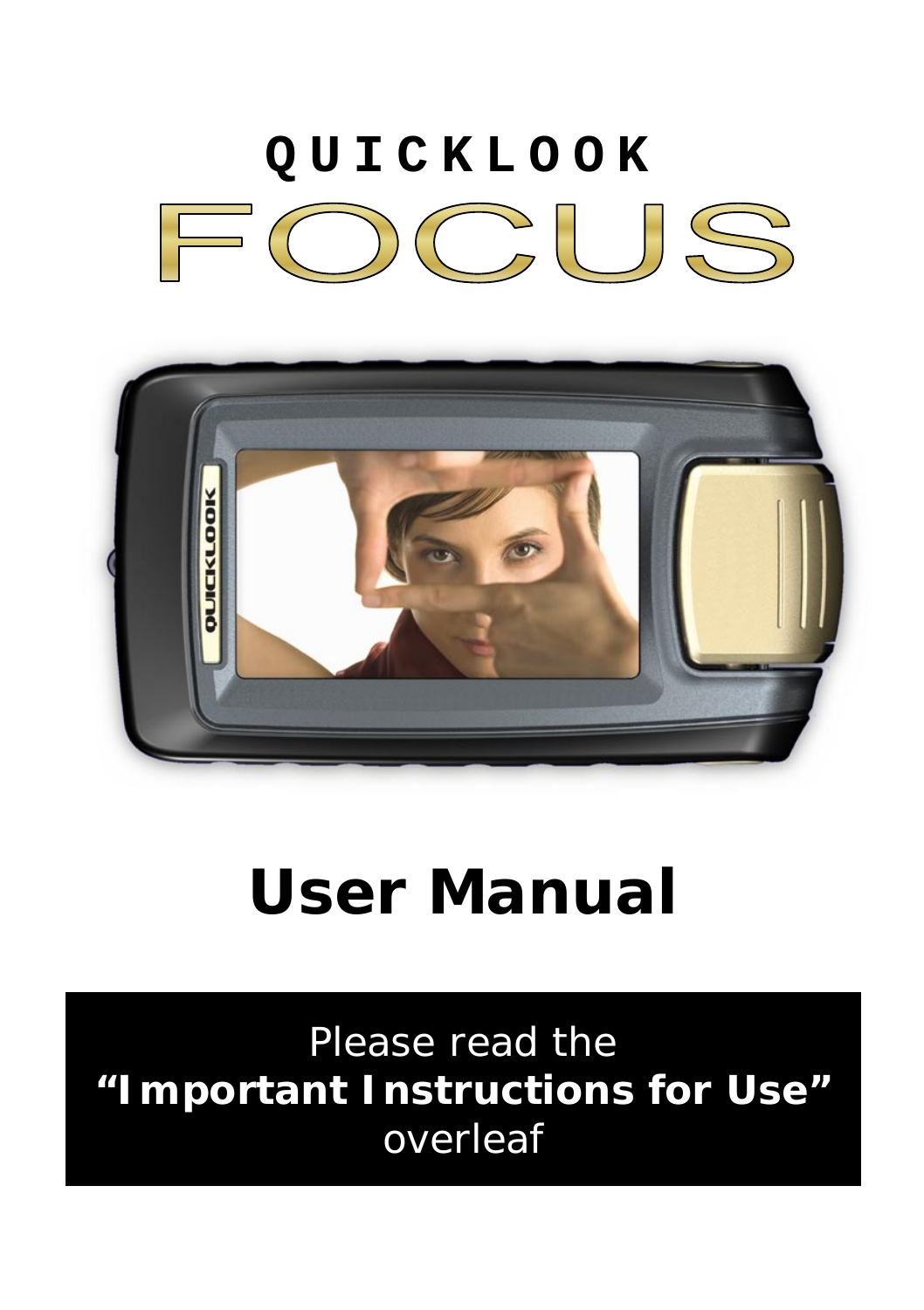### **Important Instructions for Use**

- **Use only the charger provided**. Use of another charger could result in irreparable damage to Quicklook Focus and will void the warranty.
- Quicklook Focus should be stored in the "off" position when not in use.
- Do not use Quicklook Focus in a bathroom, near water or other damp conditions.
- Do not open Quicklook there are no user serviceable parts inside and opening it will invalidate your warranty.
- At the end of its life, Quicklook should be disposed of responsibly in accordance with local ordinances. Never dispose of the unit by fire.
- If the display is cracked, liquid crystal may leak. Do not allow the liquid into your eyes or mouth and wash your hands with soapy water.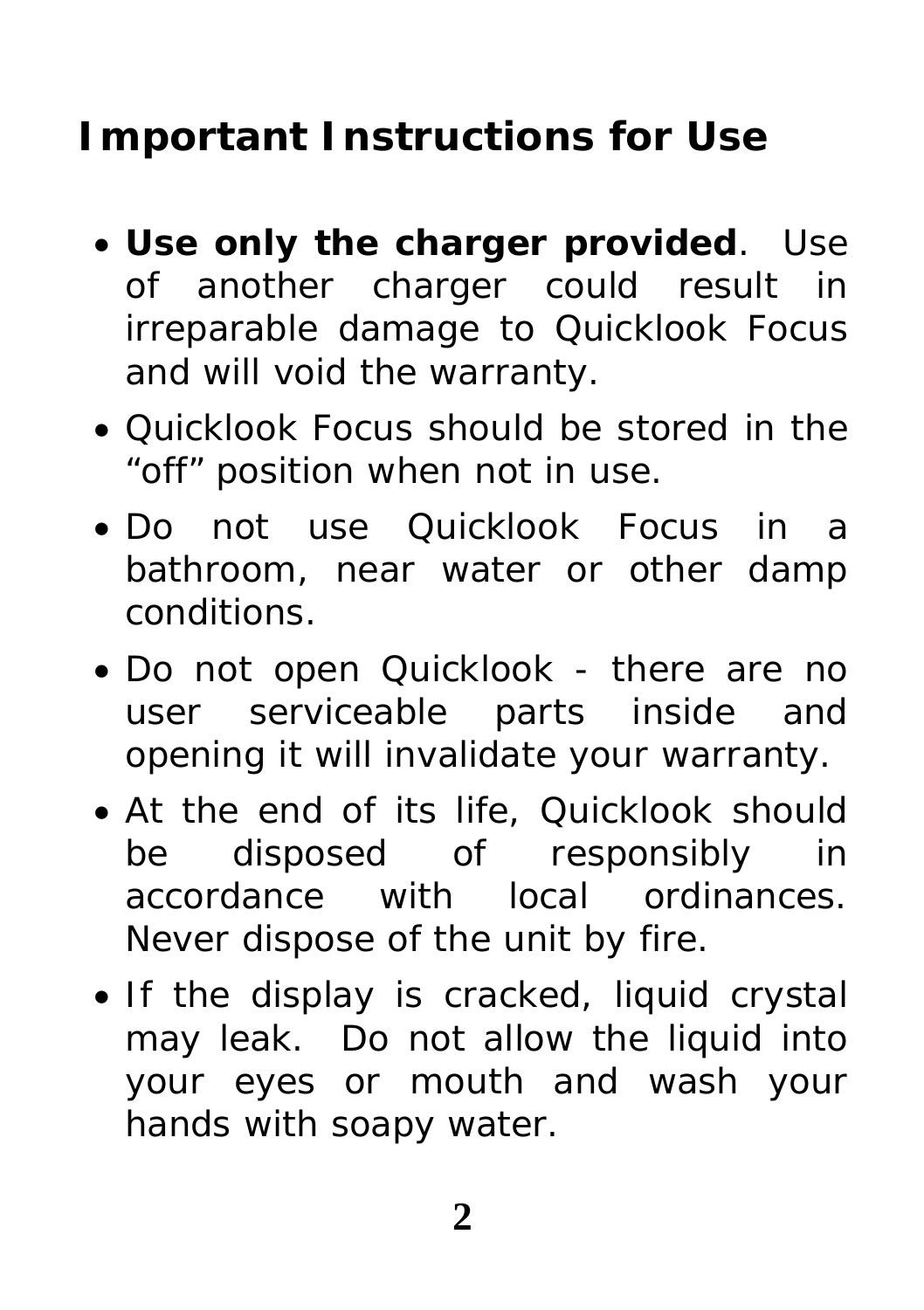### **Introduction**

Congratulations on the purchase of your new Quicklook Focus magnifier. Quicklook has been designed for simple and intuitive use and will aid people with low vision to read and write. However you should consult with your eye care professional to determine the suitability of this product in your particular case. We recommend that you read this manual carefully to obtain the best service from your new product.

### **Contents of the Package**

Quicklook Focus is supplied with the following items:

- o Main unit with integrated display, camera & battery
- o Protective pouch
- o Wrist strap
- o Charger with a range of international connectors

## **Charging the battery**

Quicklook Focus is supplied with the battery partially charged, we recommend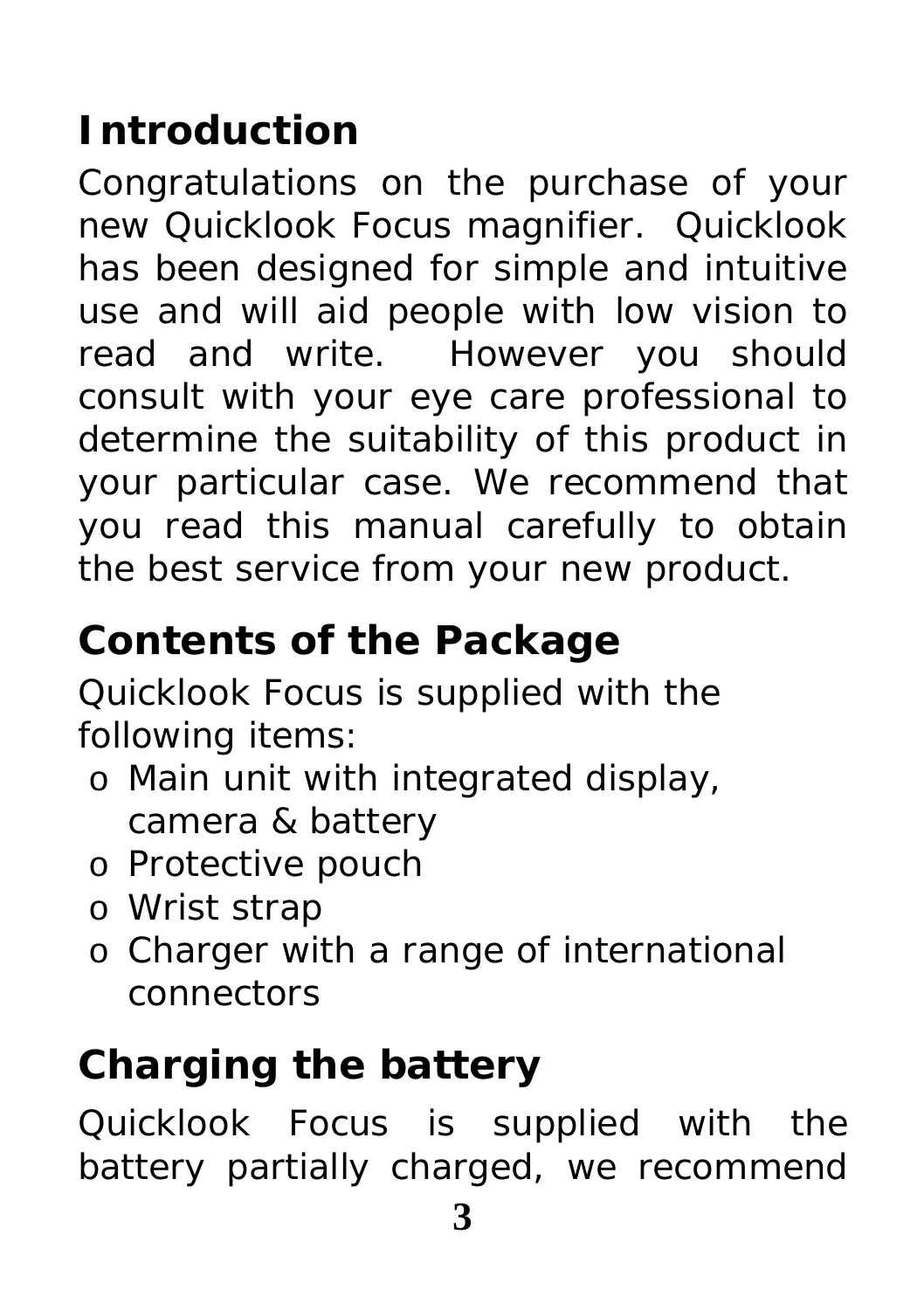that you charge it for three hours before use.

Plug the power supply into a wall socket and insert the connector into Quicklook as shown in the diagram.



The red light beside the power connector should illuminate indicating that the battery is being charged. The light will go off when the battery is substantially charged. It takes about three hours to charge the battery from a discharged state. Quicklook Focus can be used while the battery is being charged.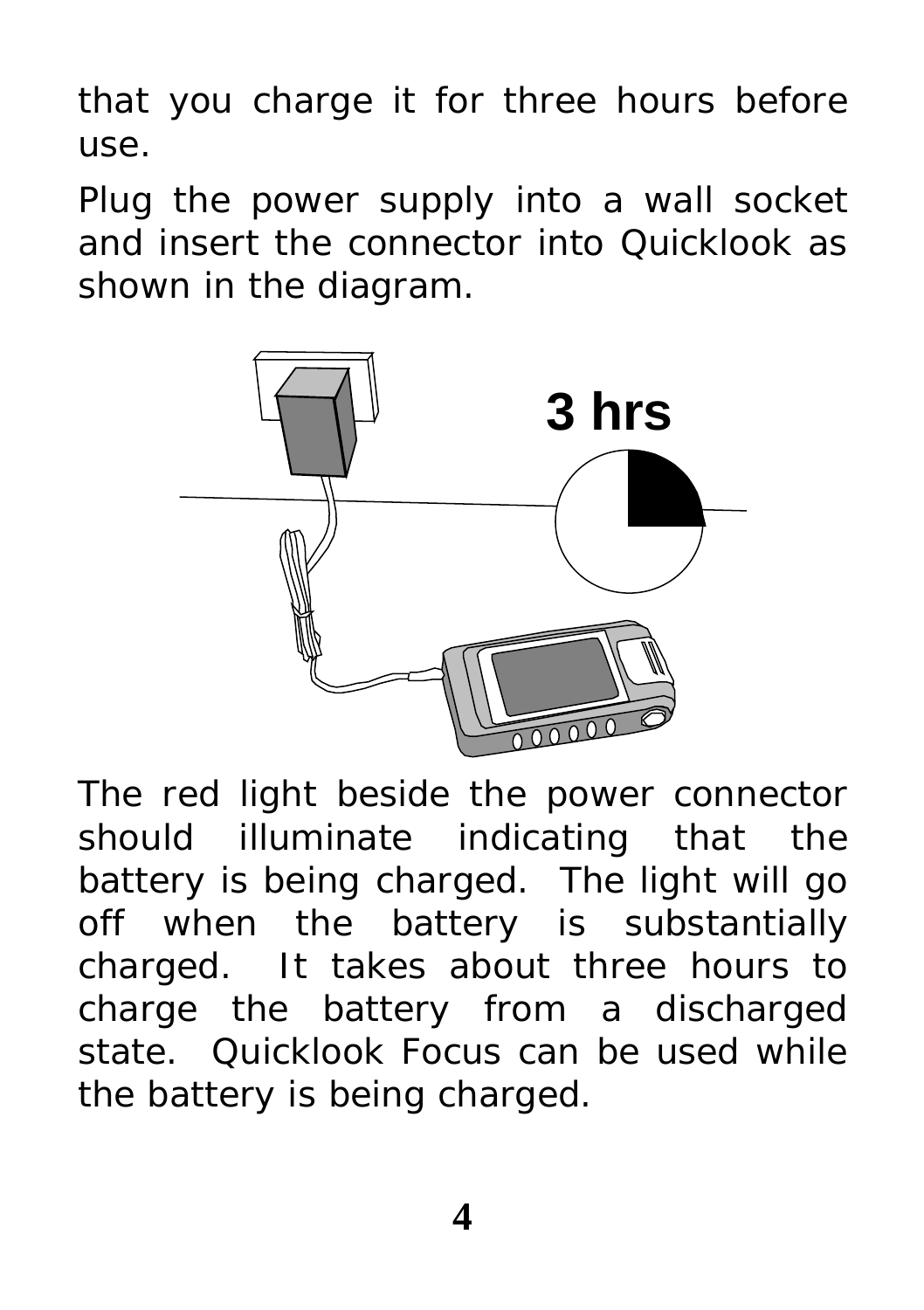

### **Operation**

The Quicklook Focus is powered on by rotating the camera to either of its operating positions. It is powered off by cu un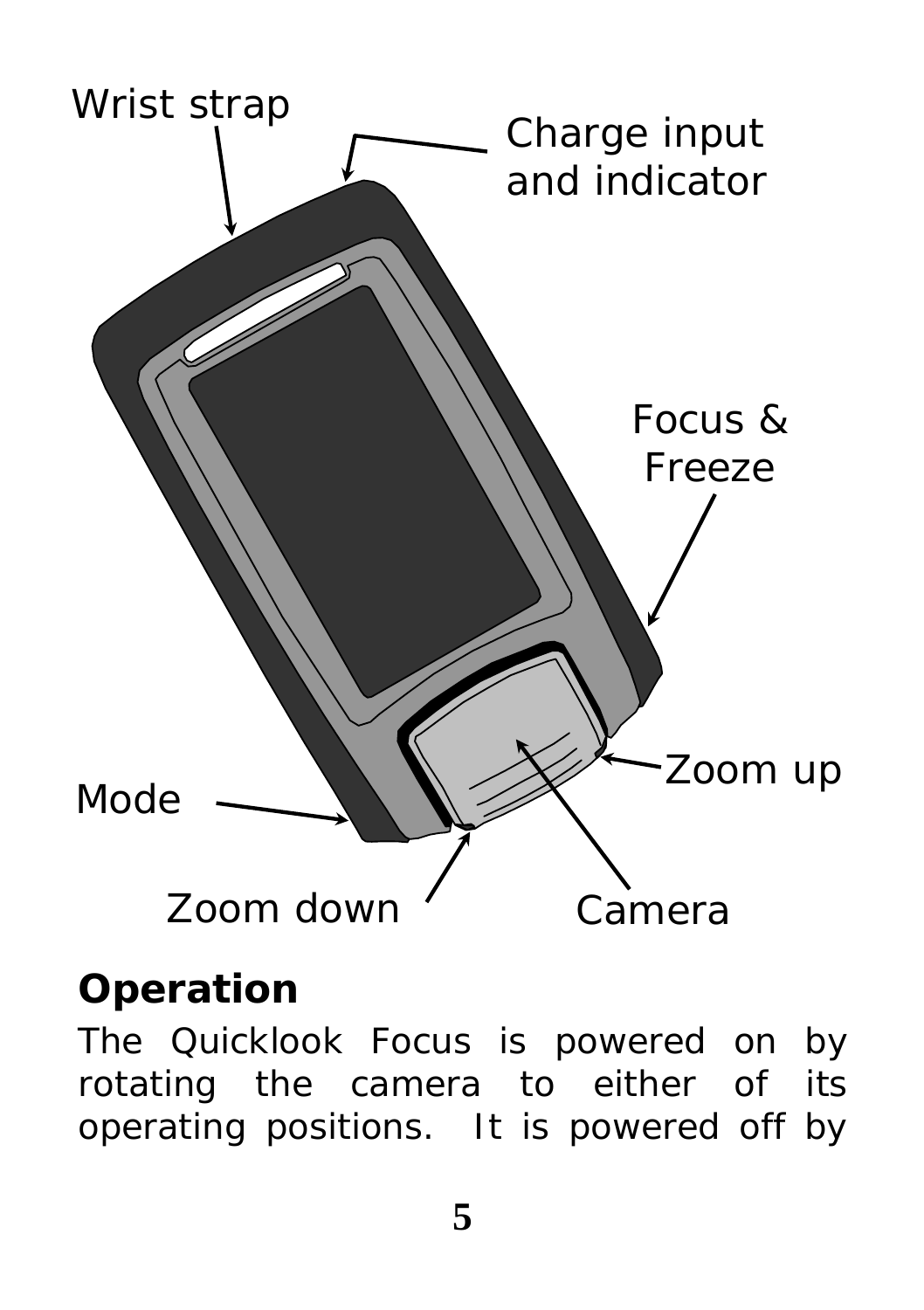rotating the camera back to the closed position.

### **Focussing**

The Quicklook Focus has a push-to-focus feature that must be used to obtain a sharp image. Simply point the camera at what you wish to view and briefly press the **Focus/Freeze** button and the unit will choose the best focus for you. Whenever you change distance to the object you are viewing you will have to re-focus. There is a method for manual focussing that is discussed later.

### **Reading**

Rotate the camera ninety degrees to its first click position so that the camera is looking downwards. Noo Place the unit on or slightly above the item you wish to read. You will have



to position the **camera** directly over the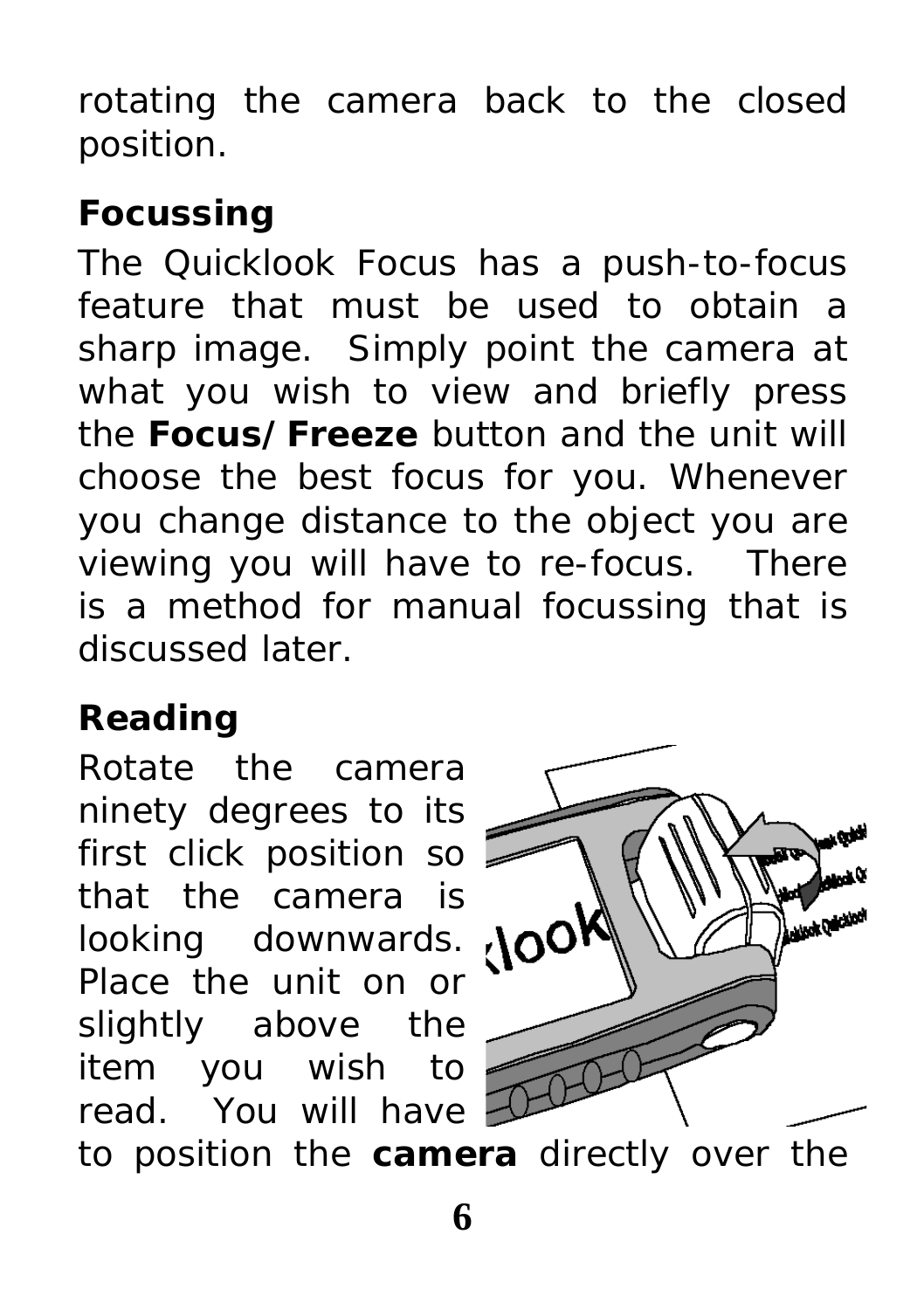area of interest. In this respect Quicklook Focus differs from a magnifying glass in that the image you see does not correspond to the area directly beneath.

Quicklook Focus can be operated and viewed from any orientation.

#### **Changing image mode**

Pressing the **Mode** button (refer to the diagram on page **5**) on the side of the unit will cycle through the five image modes.

| <b>Colour</b>   | For general viewing        |
|-----------------|----------------------------|
| <b>Negative</b> | Enhanced reading mode      |
| <b>Positive</b> | Enhanced reading mode      |
| Semi-           | Enhanced reading mode with |
| colour          | false colours.             |
| <b>Inverted</b> | Enhanced reading mode with |
|                 | false colours reversed     |

When using Quicklook Focus on different material, experiment with the different modes to see which helps you to see best.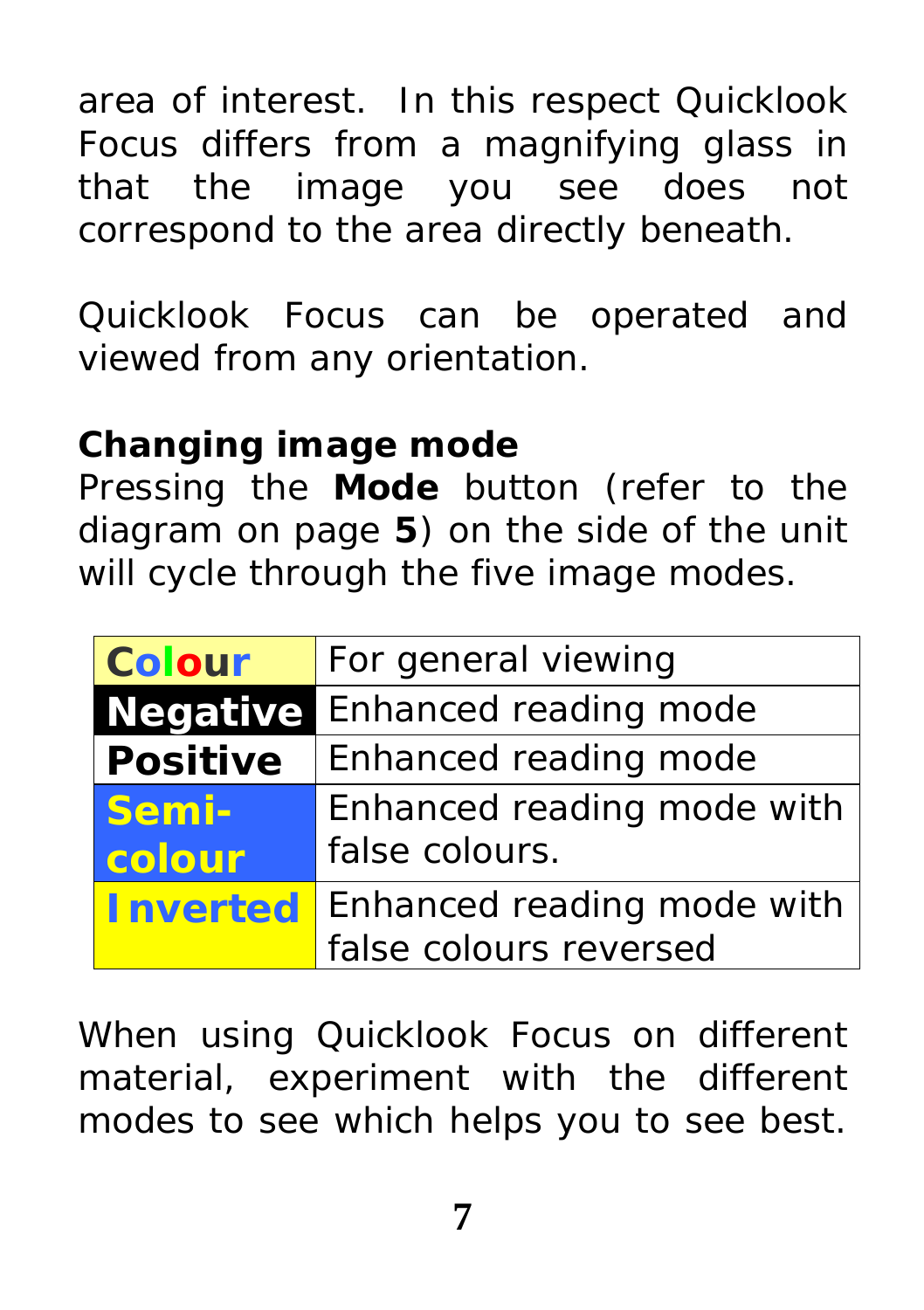Note that all original colour is removed from the image in the enhanced modes.

The colour options used in the semi-colour modes can be selected. Refer to the "Reading Mode Menu" later in this manual.

### **Freezing the image**

To freeze the image, simply press and hold the **Focus/Freeze** button on the side of the unit for about a second (refer to the diagram on page **5**). Pressing this button again will return to the live image. This function can be useful, for instance, when you wish to note a phone number and bring it to the phone for dialling. The mode can be changed in a frozen image but the zoom buttons are disabled.

#### **Zooming**

To enlarge the image, press the Zoom-up button; to reduce it, press the Zoom-down button.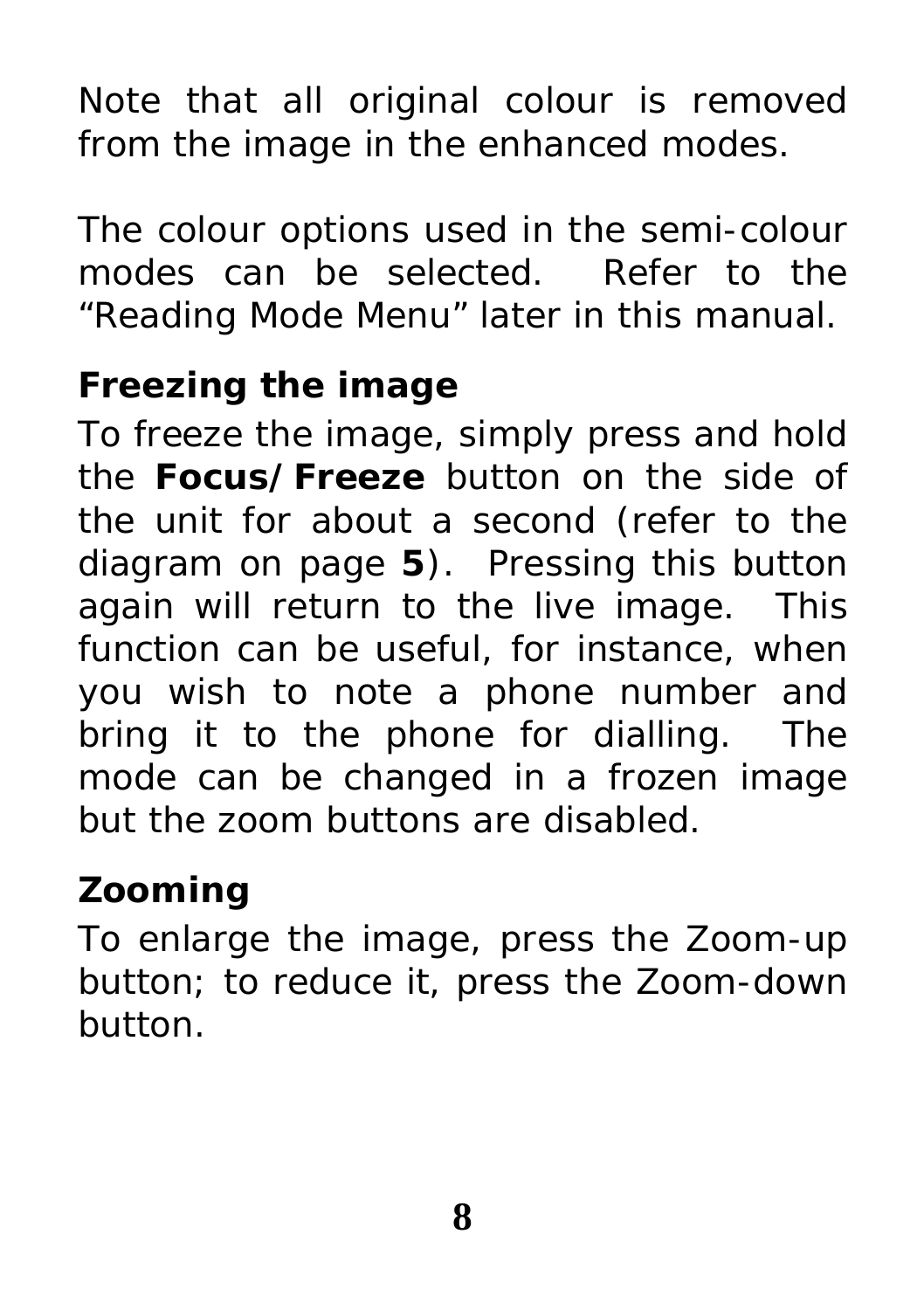### **Writing**

When you wish to write with the Quicklook Focus, rotate the camera out fully to its second click position. While looking at the display, find the place on the page where you wish to write and place your pen in the picture. As you are writing you should see what you are doing on the Quicklook's display.



At the start, you may find that your handwriting varies in size from what you intended. You should spend some time practicing on a sheet of lined paper to familiarize yourself with writing using Quicklook.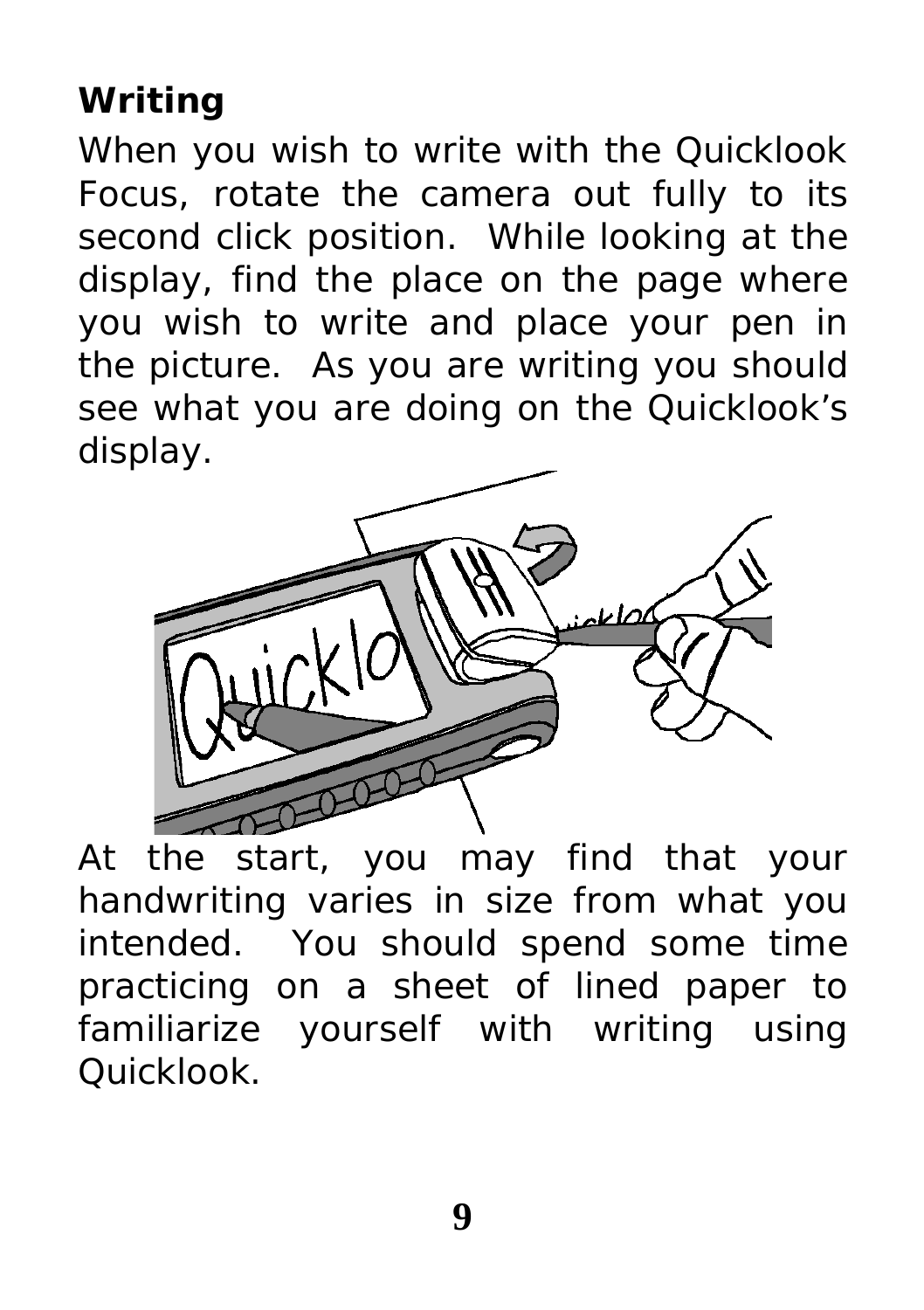### **Turning off the camera lights**

If you wish to look at a backlit display (on a mobile phone or computer display for instance), the camera lights can reduce the image quality. You can turn the camera lights off by powering on the Quicklook while holding in the Mode button. To turn the lights back on, simply turn the Quicklook off and back on again.

### **Manual Focussing**

It is possible to manually change the focus on the Quicklook Focus: simply power-on the unit while holding the Focus button and release when the image is displayed. In use, repeated pressing of the Focus button will step through various focus settings and an icon on the display will indicate the focus level chosen.

To disable manual focus mode the unit must be powered-on with the Focus button pressed.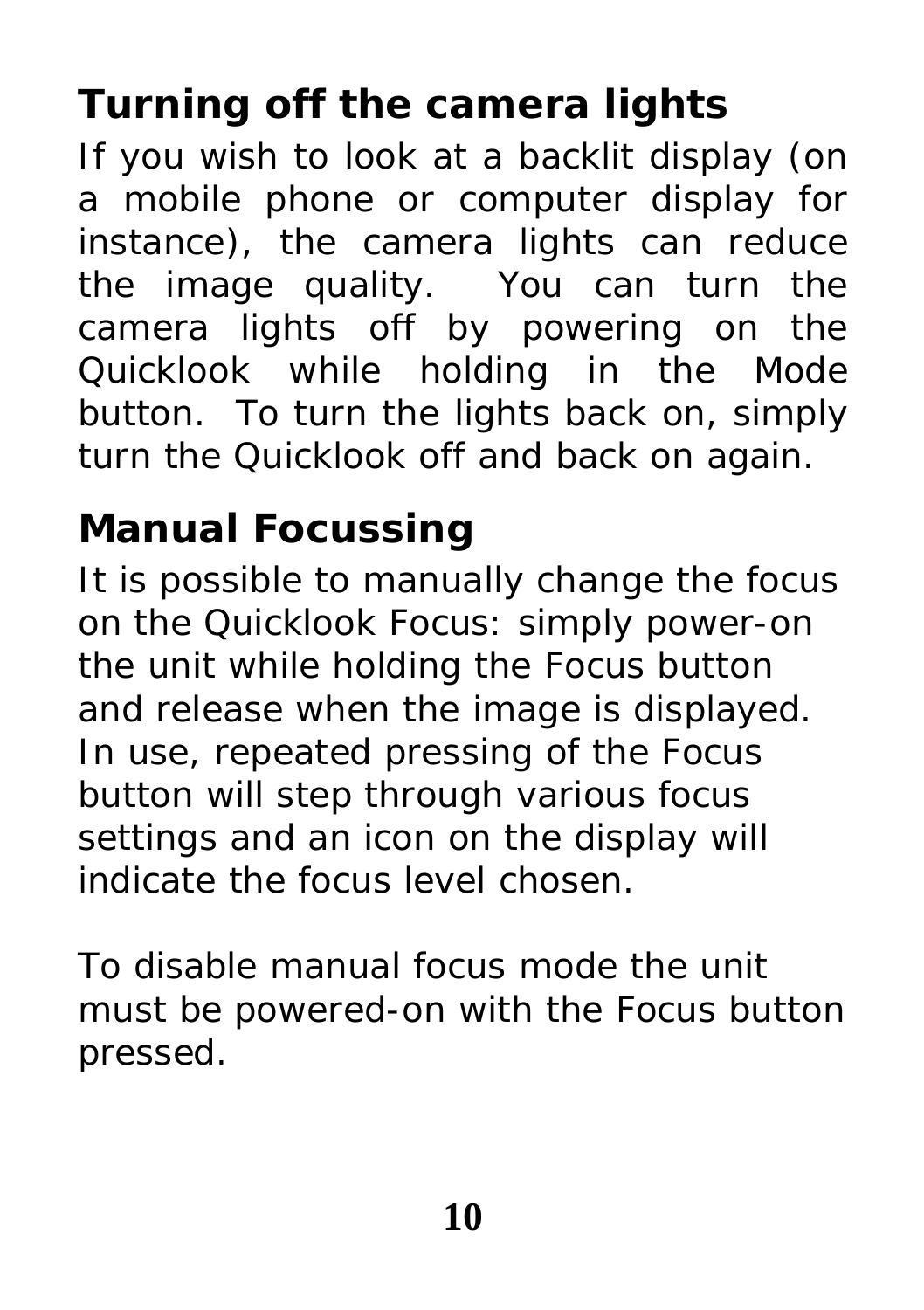### **Battery Level**

At start-up, the battery level is displayed in the corner of the screen for 10 seconds. You can choose to display it constantly from the Advanced Menu (see below). The battery icon changes colour depending on the remaining capacity and will display in blue if the unit is being recharged. When the battery has only a few minutes power remaining, the battery icon is briefly displayed in the centre of the display.

### **Using the Menu**

The Quicklook Focus has a menu system to allow you to customize it to suit your requirements. To bring up the menu, **press and hold the Mode button for three seconds** until an icon appears on the screen. The contents of the menu will change depending on the mode you are in; the **Colour Mode Menu** contains these options:

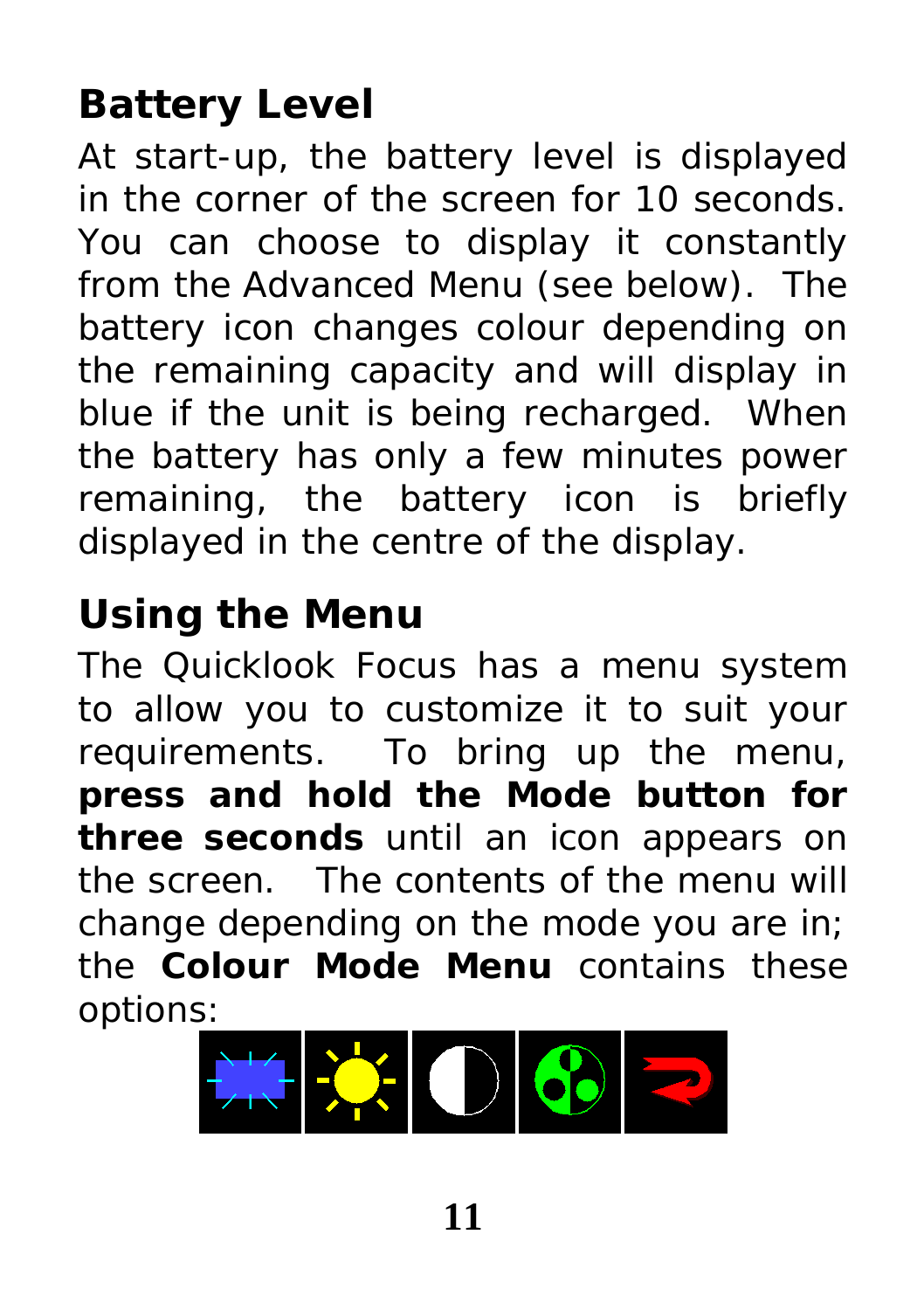and the **Reading Mode Menu** contains these options:



Use Zoom-up and Zoom-down to navigate through the menu choices and press Mode to accept the choice.

Press **Focus/Freeze** to cancel a choice and exit the menu.

The **Advanced menu** contains options that are used only occasionally. Hold the **Mode button in for 6 seconds** to bring up this menu (ignore the icon that appears after 3 seconds – it will be replaced with the Advanced menu).

The Advanced Menu contains these options. Please note that some of the icons will have a tick mark or an X through them. If there is a tick is over the icon, selecting it will enable that option; an X will disable the option.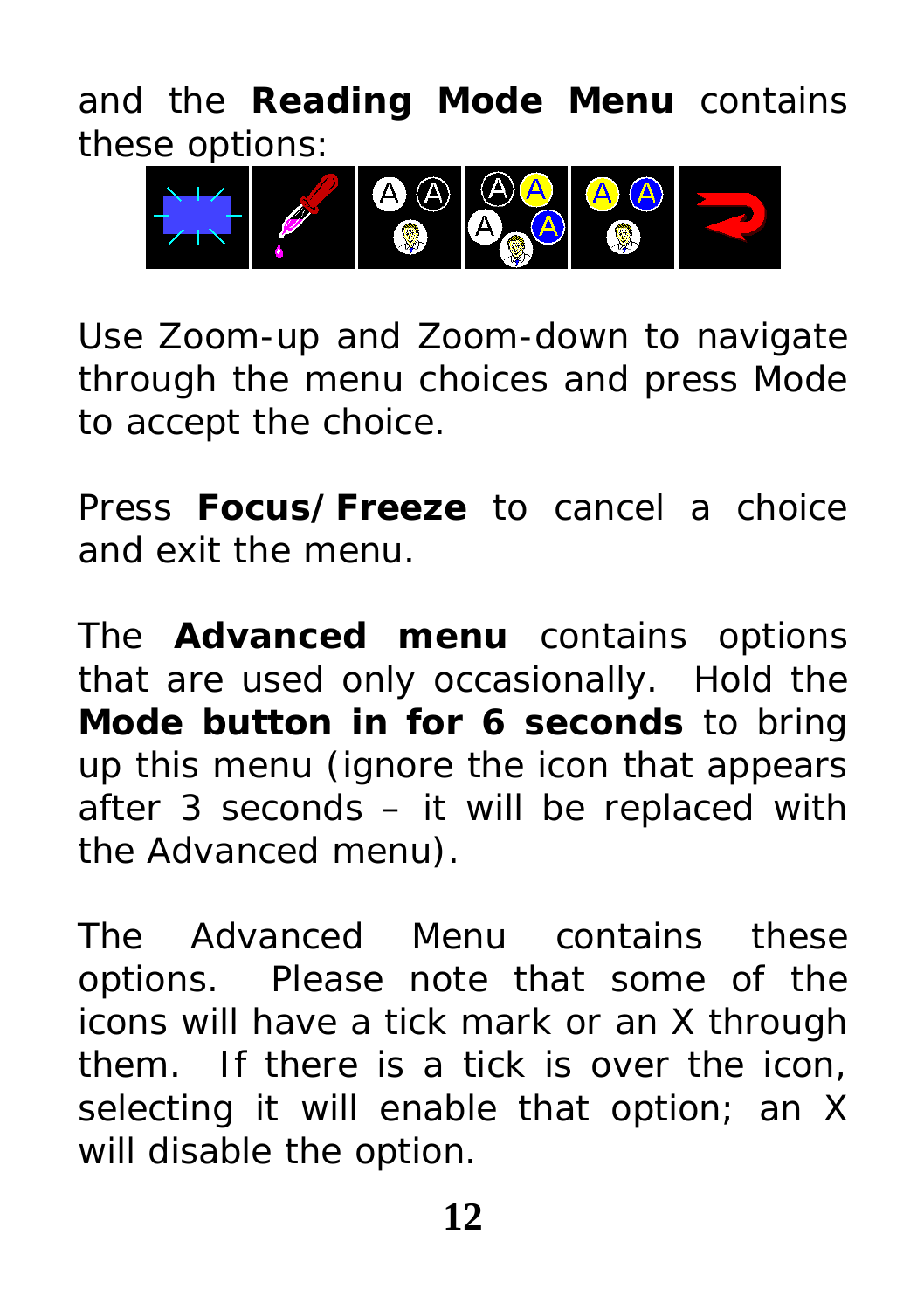

### **The Colour Mode Menu:**

| <b>Backlight</b> - Use the Zoom-up<br>and Zoom-down buttons to<br>adjust the brightness of the<br>display. Press Mode to accept             |
|---------------------------------------------------------------------------------------------------------------------------------------------|
| the new setting.                                                                                                                            |
| <b>Brightness</b> – Use the Zoom-up<br>and Zoom-down buttons to<br>adjust the image brightness.<br>Press Mode to accept the new<br>setting. |
| <b>Contrast</b> – As with brightness<br>above use the Zoom-up and<br>Zoom-down buttons to adjust<br>the contrast of the image.              |
| <b>Saturation</b> - This controls the<br>richness of the colour in the<br>image.                                                            |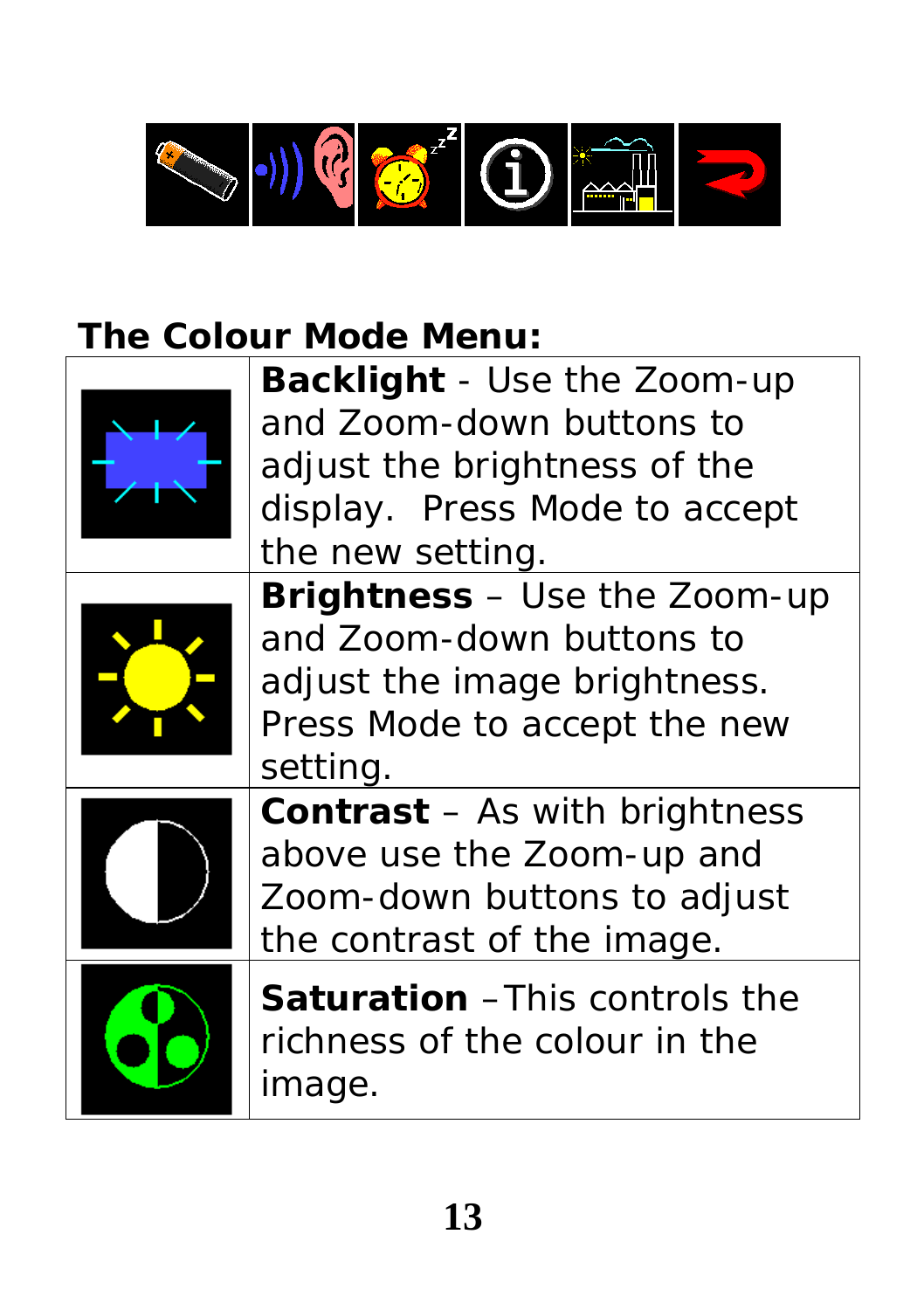

**Exit** – Exit the menu.

### **The Reading Mode Menu:**



**Backlight** - Use the Zoom-up and Zoom-down buttons to adjust the brightness of the display. Press Mode to accept the new setting.

**Colour selection** – Here you can change the semi-colours

used in the reading modes. The icon on the right will appear while selecting the



colours. Press the Zoom-up button to change the ink colour and the Zoom-down button to change the paper colour. Press Mode to accept your choice.



**Mode-button set-up:** You can customise the Mode button so that only the reading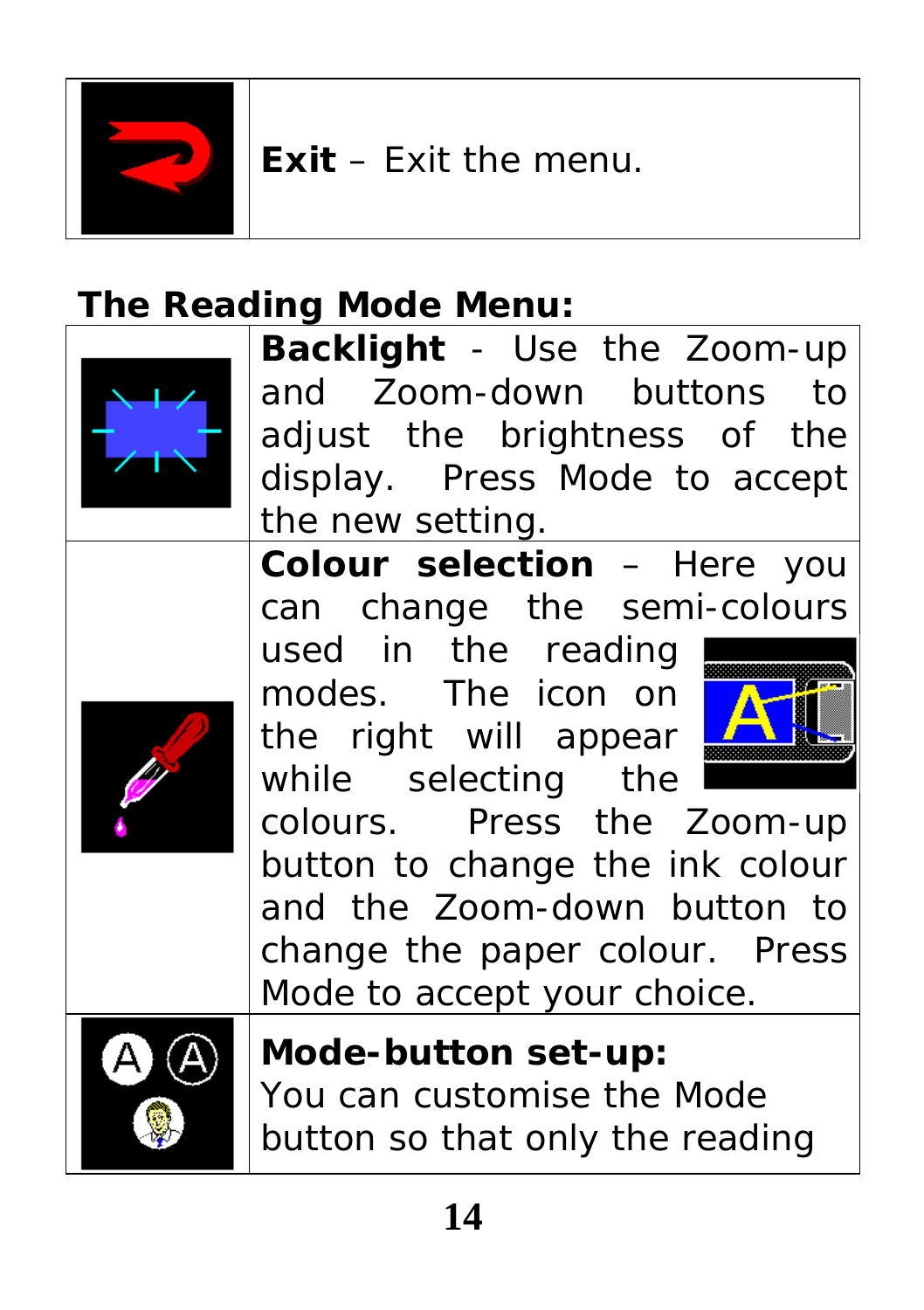

modes you use are available. If you only require the black and white reading modes select the first icon; choosing the last icon will allow only the semi-colours; the centre icon will allow both black and white and semi-colour options to be available.

### **The Advanced Settings Menu:**

| Battery display - You can<br>display the level of power<br>remaining in the battery in the<br>upper left of the screen. |
|-------------------------------------------------------------------------------------------------------------------------|
| <b>Sounds</b> - Use this option to turn<br>the sounds on or off.                                                        |
| Auto-off - This option will turn<br>the unit off automatically after 5<br>minutes of non-use.                           |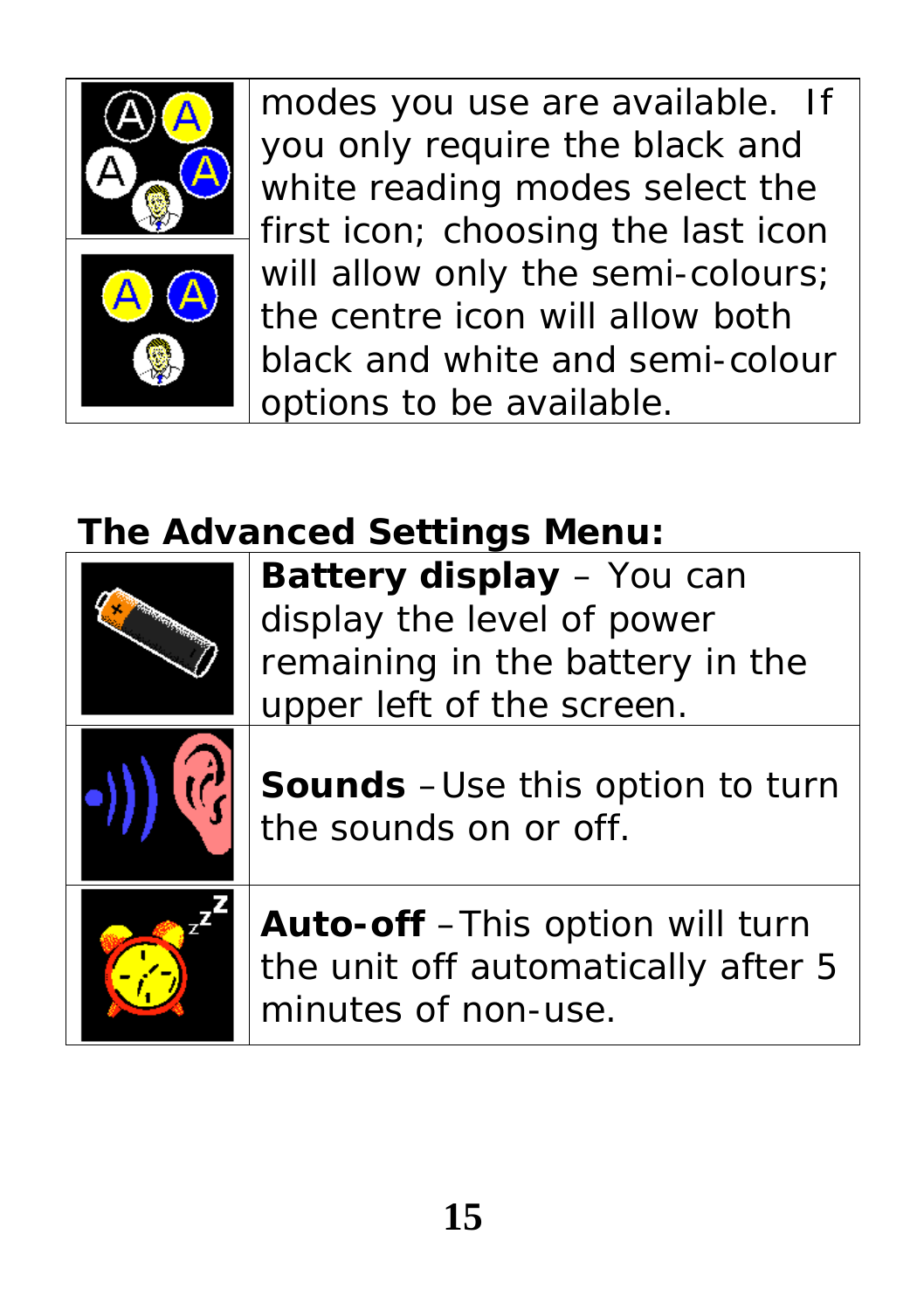

#### **Reset**

If Quicklook stops responding to button presses it may need to be reset. Using a pen or similar instrument, press the reset button recessed into the underside of the unit near the camera.

### **Fitting the wrist strap**

Quicklook Focus is supplied with an optional wrist strap. To fit this, pass the thin loop of the strap through the hoop on the top of the unit. Pass the entire strap through the thin loop and pull tight.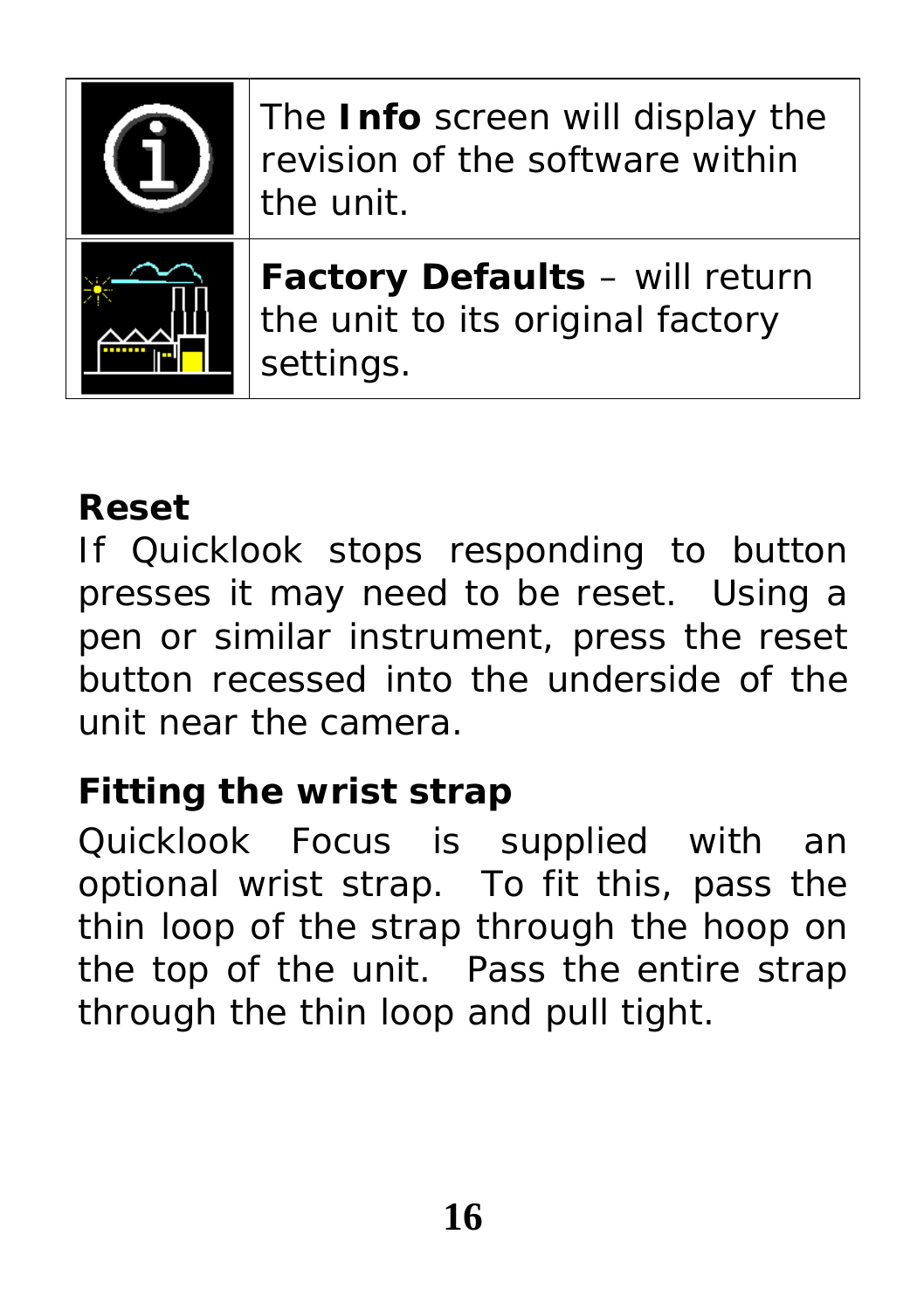### **Maintenance**

Dirt and finger marks on the screen should be cleaned with the lens cleaning cloth provided.

If Quicklook becomes dirty it can be cleaned with a damp cloth and mild detergent. Never use any type of solvent or abrasive cleaning agents. Do not immerse Quicklook in water!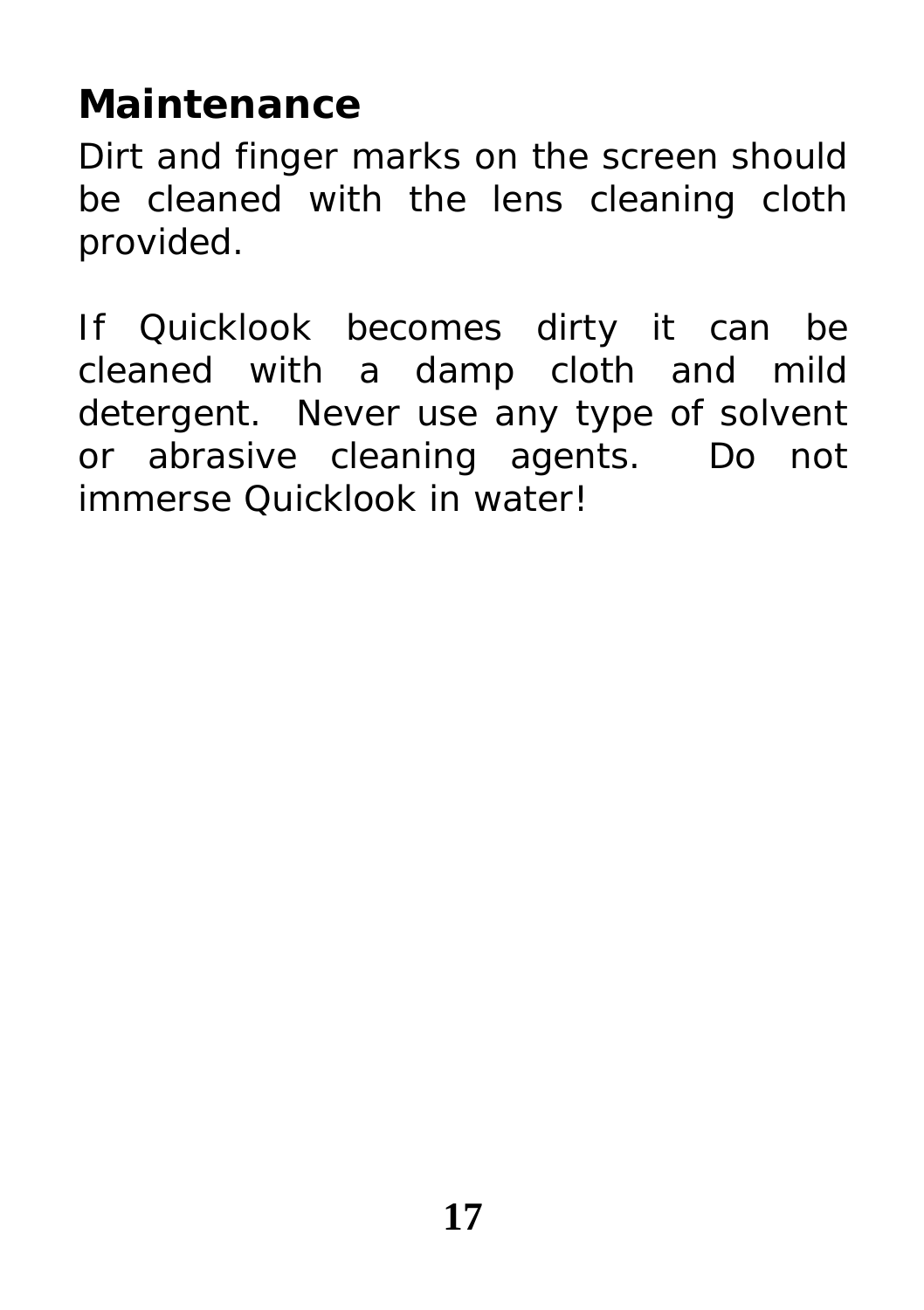#### **Warranty**

The Quicklook Focus has been fully tested prior to shipping and should provide reliable service. Ash Technologies warrants the equipment, when purchased new, to be free from defects in material and workmanship and will repair or replace at Ash Technologies' discretion, any equipment which exhibits such defects, provided that the equipment has been operated under the proper conditions of installation.

This warranty does not cover: (a) damage from misuse, use outside the normal or customary manner, accident or neglect; (b) damage caused by spills of food or drinks; (c) damage caused by tampering, modification or repairs attempted by persons not authorized by Ash Technologies.

The battery is warranted for a period of one year. Cracks, scratches or similar damage to the display are specifically excluded from warranty.

In no event shall Ash Technologies, or its agents, be liable for special, indirect, incidental or consequential damages; the original user's remedies being limited to repair or replacement.

Ash Technologies makes no other or further warranty, express or implied, including and warranty of fitness for a specific purpose or warranty of merchantability.

This warranty is valid for a period of **TWO YEARS** effective from the date of delivery.

In the event that technical support or repair is required, please contact your supplier first.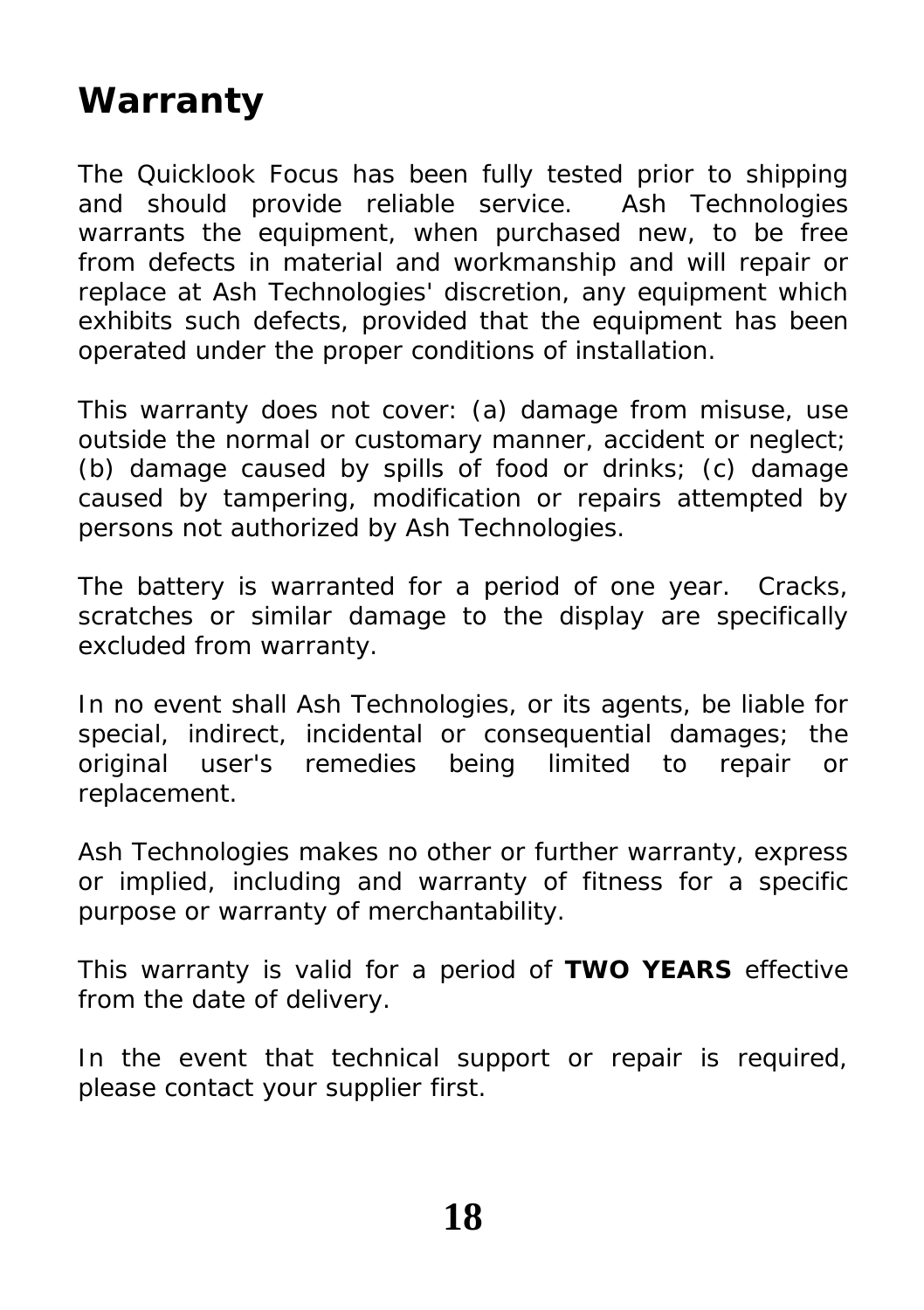#### **SPECIFICATIONS**

| Size:          | 168mm x 96mm x 28mm                                       |
|----------------|-----------------------------------------------------------|
|                | $(6\frac{1}{2}$ " x 3 <sup>3</sup> / <sub>4</sub> " x 1") |
| Weight:        | 250g (8.8oz)                                              |
| Power          | 15W operating, 35W recharging and operating.              |
| consumption:   | Voltage: 100-240V AC, 50/60Hz.                            |
|                | Input to Quicklook: 5V dc centre positive 2.5A            |
| Battery:       | Custom single cell lithium ion.                           |
| Screen:        | High brightness 4.3" (109mm) diagonal 16:9                |
|                | aspect, TFT liquid crystal display.                       |
| Magnification: | 3X to 18X                                                 |
| Storage Temp:  | -10°C to +40°C. (15°F to 100°F)                           |
| Operating:     | +5°C to +35°C (40°F to 90°F)                              |

Some minor screen defects may be present but should not reduce the usability of the product for its intended purpose. As we strive to constantly improve our products, this information is subject to change without notice.

#### **DECLARATION OF CONFORMITY**

We, **Ash Technologies Ltd.,** declare under our sole responsibility that this product, **Quicklook Focus**, of the brand **Ash Technologies** to which this declaration relates, is in conformity with the following standards or other normative documents:

EN55022:1998 + A1:2000 to EN55022:1998 + A2:2002 to EN55022:1998 EN55024:1998 + A1:2001 to EN55024:1998 + A2:2003 to EN55024:1998 EN 61000-3-2:2000 EN 61000-3-3:1995 + A1:2001 to EN 61000-3-3:1995 Equipment class: Residential

following the provisions of EMC directive 89/336/EEC.

Alan Johnston Engineering Director Ash Technologies Ltd, Naas, Ireland.  $6<sup>th</sup>$  June 2007

 $\epsilon$